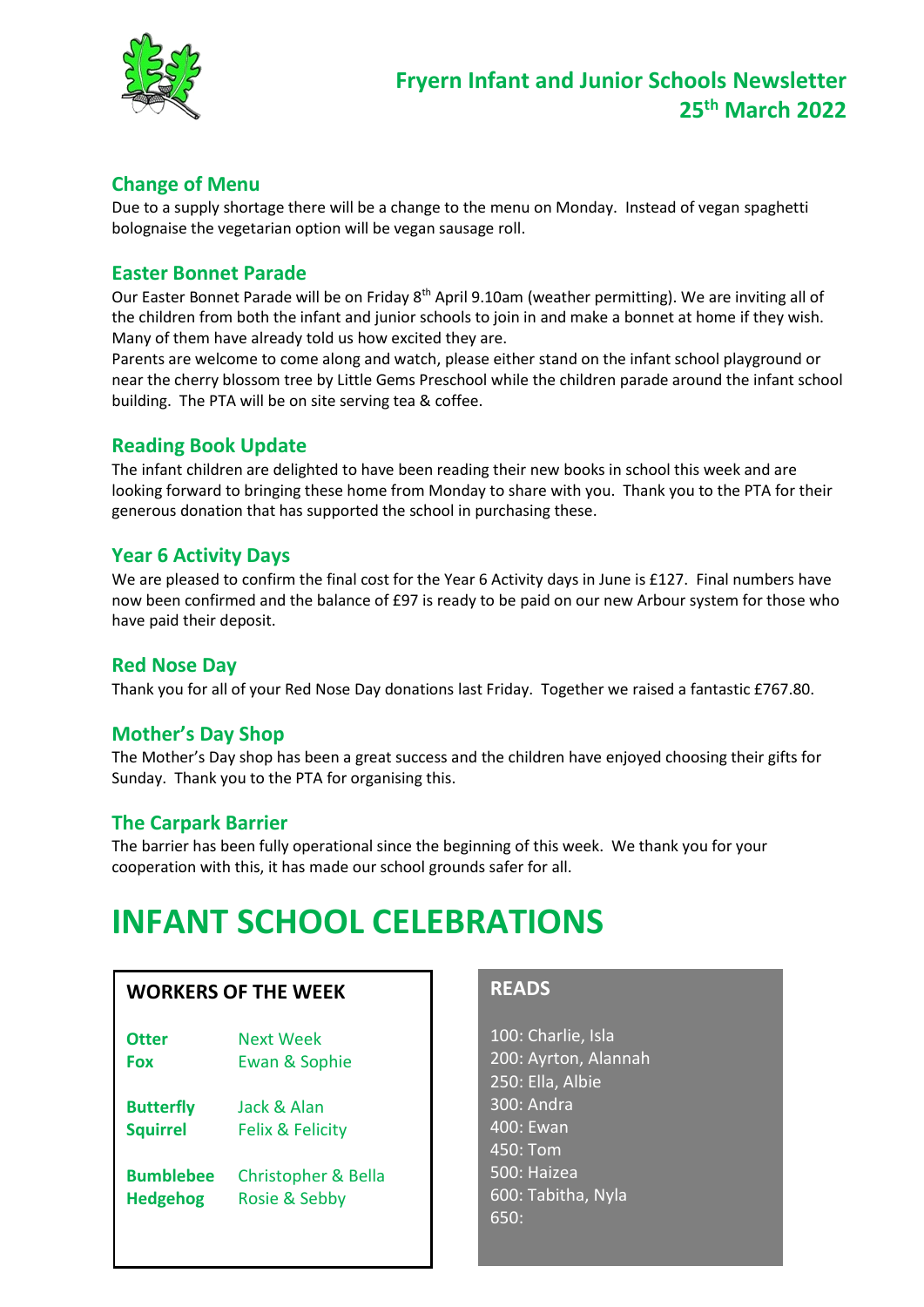#### **HEADTEACHER AWARDS**

**Year R**: Jacob, Milo, Luke, Lukas, Mia, Francesca, Liam, Eliott **Year 1:** Elliot, Isabella **Year 2:** Tilly

# **JUNIOR SCHOOL CELEBRATIONS**

### **WORKERS OF THE WEEK**

| Isabelle, Lauren & Eleanor |
|----------------------------|
|                            |
|                            |
|                            |
|                            |

### **READS**

75: Olivia 150: Mary 225: Chelsea, Dexter, Edward 300: Kiera, Matteo 375: Kaylaa 450: Isla 600: Oliver, Isabella

#### **HEADTEACHER AWARDS**

**Year 3:** Chloe, Liela

- **Year 4:** Vinnie, Theo, Edie
- **Year 5:** Georgia, Leah, Aubree, Divesh, Dominik, Leila, Summer, Eliana, Noah, Lola, Sam, Toby, Alfie, Martim, Finley, Georgia, Frances, Cerys, Jack, Jaiden, Thea, Summer, Charlie, Matthew, Alex, Noah, Zahra, Riley, Malachi, Josh, Leila, Saphire **Year 6:** Freddy, Ellie

## **DATES FOR YOUR DIARY**

Please note that some of these dates may change. Please check the most recent newsletter for up to date information.

#### **March**

| Tuesday 29 <sup>th</sup>   | School Nurse in for Vision tests - Year R children |
|----------------------------|----------------------------------------------------|
| Wednesday 30 <sup>th</sup> | Year 2 - Trip to the SeaCity Museum                |

#### **April**

| Friday 1st                                  | Rocksteady Concert 9.30am for Rocksteady Parents |
|---------------------------------------------|--------------------------------------------------|
| Tuesday 5 <sup>th</sup>                     | Year 4 Egyptian Workshop                         |
| Wednesday 6 <sup>th</sup>                   | Year 3 Trip to Marwell                           |
| Friday 8 <sup>th</sup>                      | Easter Bonnet Parade                             |
| Mon 11 <sup>th</sup> - Fri 22 <sup>nd</sup> | <b>EASTER HOLIDAYS - Both schools closed</b>     |
| Monday 25 <sup>th</sup>                     | <b>INSET DAY - Both schools closed</b>           |
| Tuesday 24th                                | First day back after Easter                      |
| Friday 29th                                 | Infant Cricket Day - information to follow       |